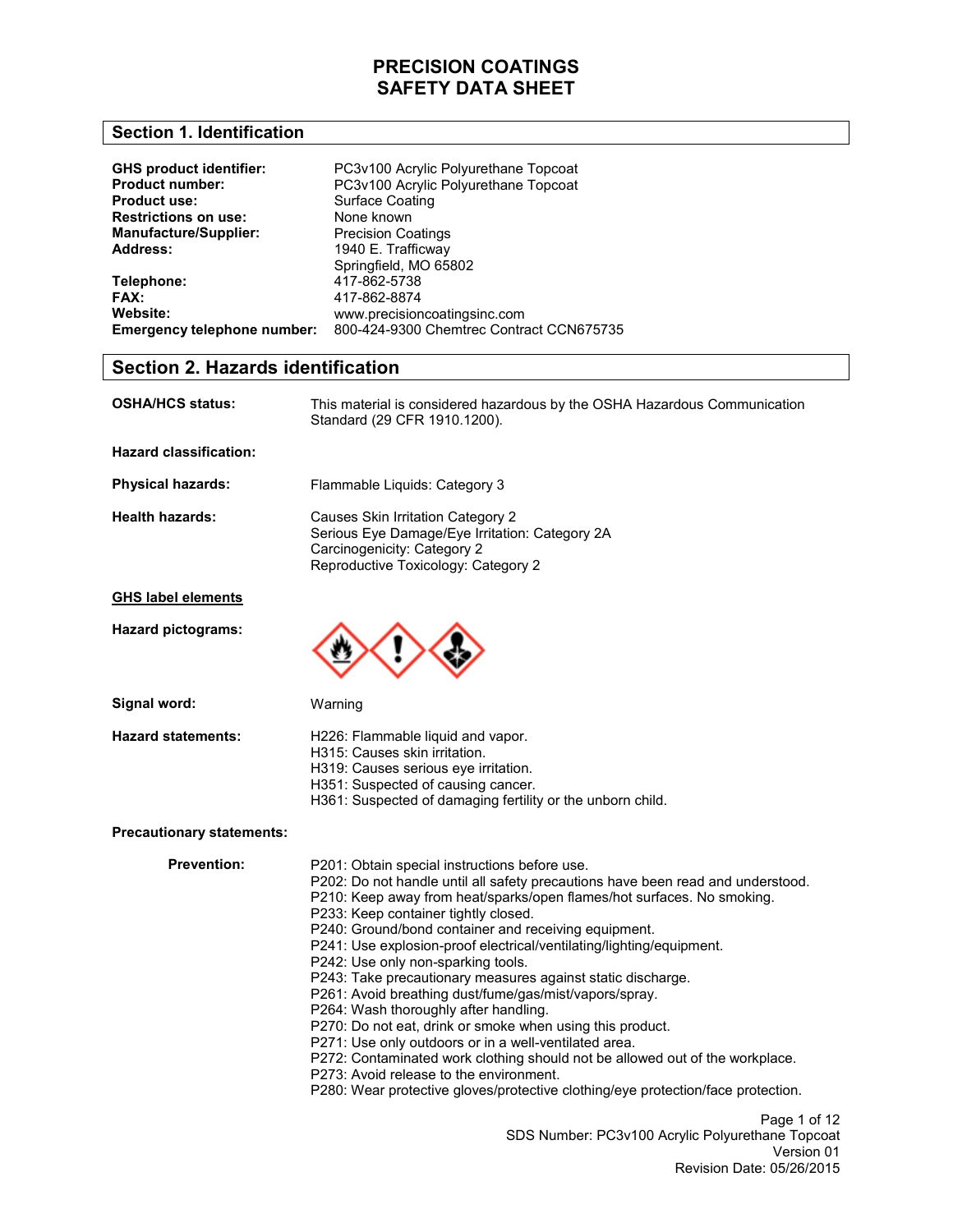| Response:                                     | P370+P378: In case of fire; Use water spray, carbon dioxide, dry chemical or alcohol<br>foam for extinction.<br>P303+P361+P353: IF ON SKIN (or hair): Take off immediately all contaminated<br>clothing. Rinse skin with water/shower.<br>P363: Wash contaminated clothing before reuse.<br>P304+P340: IF INHALED: Remove person to fresh air and keep comfortable for<br>breathing.<br>P305+P351+P338: IF IN EYES: Rinse cautiously with water for several minutes.<br>Remove contact lenses, if present and east to do. Continue rinsing.<br>P332+P313: If skin irritation occurs: Get Medical advice/attention.<br>P337+P313: If eye irritation persists: Get medical advice/attention.<br>P308+P313: IF exposed or concerned: Get medical advice/attention. |
|-----------------------------------------------|-----------------------------------------------------------------------------------------------------------------------------------------------------------------------------------------------------------------------------------------------------------------------------------------------------------------------------------------------------------------------------------------------------------------------------------------------------------------------------------------------------------------------------------------------------------------------------------------------------------------------------------------------------------------------------------------------------------------------------------------------------------------|
| Storage:                                      | P403+P233: Store in a well-ventilated place. Keep container tightly closed.<br>P235: Keep cool.<br>P405: Store locked up.                                                                                                                                                                                                                                                                                                                                                                                                                                                                                                                                                                                                                                       |
| Disposal:                                     | P501: Dispose of contents/container to an appropriate treatment and disposal facility<br>in accordance with applicable laws and regulations, and product characteristics at<br>time of disposal.                                                                                                                                                                                                                                                                                                                                                                                                                                                                                                                                                                |
| Hazard(s) not otherwise<br>classified (HNOC): | None known.                                                                                                                                                                                                                                                                                                                                                                                                                                                                                                                                                                                                                                                                                                                                                     |

# **Section 3. Composition / Information on Ingredients**

| <b>Components</b>                                                                                            | CAS#       | <b>Percent</b> |
|--------------------------------------------------------------------------------------------------------------|------------|----------------|
| Parachlorobenzotrifluoride                                                                                   | $98-56-6$  | 75-80          |
| Titanium dioxide*                                                                                            | 13463-67-7 | $0 - 20$       |
| Aluminum hydroxide*                                                                                          | 21645-51-2 | $0 - 3$        |
| Silica dioxide, amorphous*                                                                                   | 7631-86-9  | $0 - 3$        |
| Carbon black*                                                                                                | 1333-86-4  | $0 - 3$        |
| Aluminum powder*                                                                                             | 7429-90-5  | $0 - 3$        |
| Acrylic polyol                                                                                               | none       | $15 - 25$      |
| *Titanium dioxide; aluminum hydroxide; silica dioxide, amorphous; carbon black and aluminum powder are bound |            |                |
| within the polymer matrix.                                                                                   |            |                |

## **Section 4. First aid measures**

| <b>Eve Contact:</b>  | Immediately flush eyes with plenty of water, occasionally lifting the upper and lower<br>eyelids. Check for and remove any contact lenses. Continue to rinse for at least 10<br>minutes. In case of irritation form airborne exposure, move to fresh air. Get medical<br>attention promptly.                                                                                                                                                                                                                                                                                                                                                 |
|----------------------|----------------------------------------------------------------------------------------------------------------------------------------------------------------------------------------------------------------------------------------------------------------------------------------------------------------------------------------------------------------------------------------------------------------------------------------------------------------------------------------------------------------------------------------------------------------------------------------------------------------------------------------------|
| <b>Skin Contact:</b> | Flush contaminated skin with plenty of water. Remove contaminated clothing and shoes.<br>Continue to rinse for at least 10 minutes. Get medical attention. Wash clothing before<br>reuse. Clean shoes thoroughly before reuse.                                                                                                                                                                                                                                                                                                                                                                                                               |
| Inhalation:          | Remove to fresh air and keep at rest in a position comfortable for breathing. If it is<br>suspected that gas or vapor is still present, the rescuer should wear an appropriate mask<br>of self –contained breathing apparatus. If not breathing, if breathing is irregular or if<br>respiratory arrest occurs, provide artificial respiration or oxygen by trained personnel. It<br>may be dangerous to the person providing aid to give mouth-to-mouth resuscitation. Get<br>medical attention. If necessary, call a poison center immediately. Maintain an open airway.<br>Loosen tight clothing such as a collar, tie, belt or waistband. |
| Ingestion:           | Wash out mouth with water. Remove dentures if any. Get medical attention if symptoms<br>occur. Never give anything by mouth to an unconscious person. If unconscious, place in<br>recovery position and get medical attention immediately.                                                                                                                                                                                                                                                                                                                                                                                                   |
|                      | Page 2 of 12<br>SDS Number: PC3v100 Acrylic Polyurethane Topcoat                                                                                                                                                                                                                                                                                                                                                                                                                                                                                                                                                                             |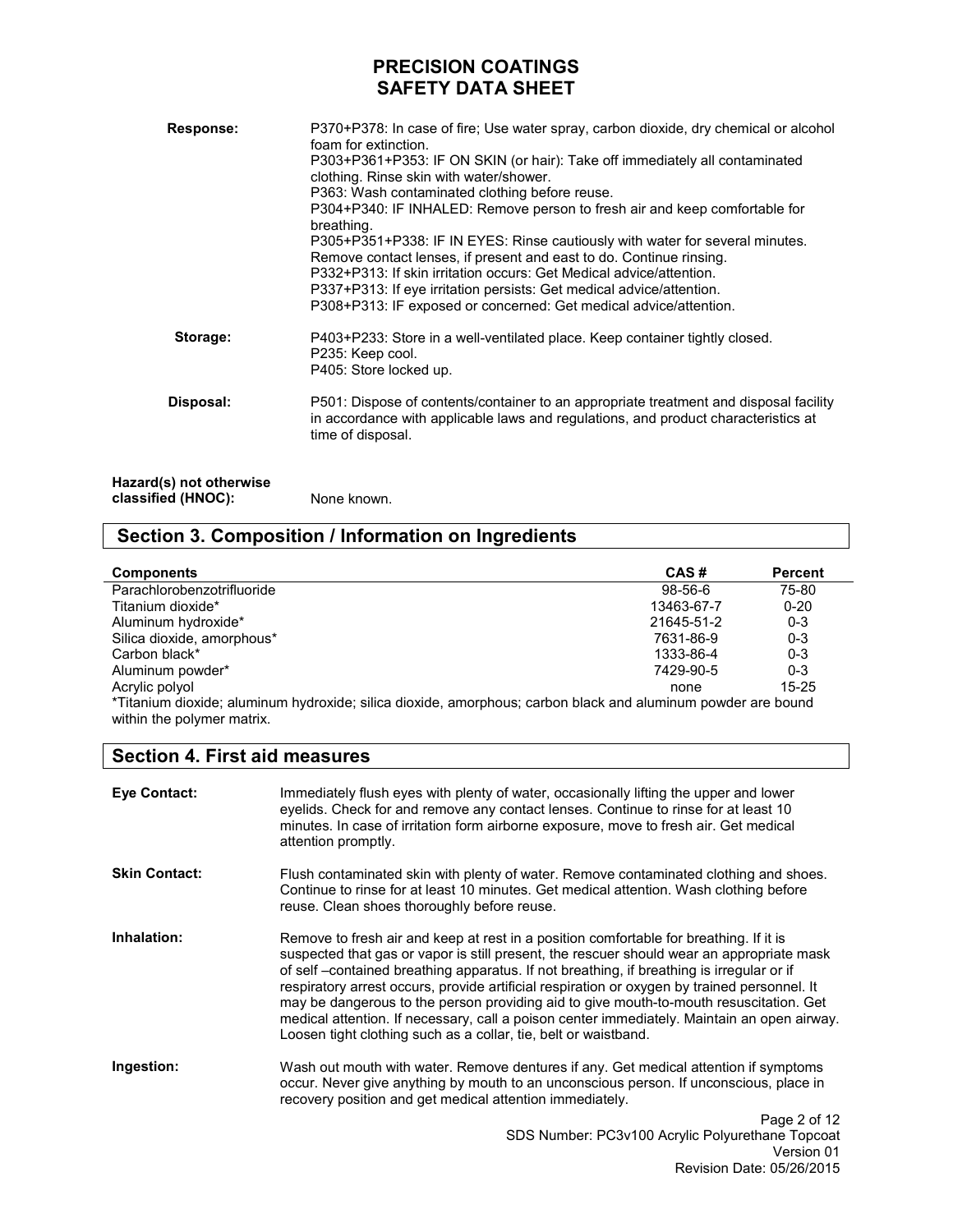### **Most important symptoms/effects, acute**

| <b>Potential acute health</b><br>effects                                                         |                                                                                                                                                                                                                                                                                                                             |
|--------------------------------------------------------------------------------------------------|-----------------------------------------------------------------------------------------------------------------------------------------------------------------------------------------------------------------------------------------------------------------------------------------------------------------------------|
| Eye contact:                                                                                     | Causes serious eye irritation.                                                                                                                                                                                                                                                                                              |
| <b>Skin contact:</b>                                                                             | Causes skin irritation.                                                                                                                                                                                                                                                                                                     |
| Inhalation:                                                                                      | Harmful if inhaled. Can cause central nervous system (CNS) depression. May cause<br>drowsiness and dizziness.                                                                                                                                                                                                               |
| Ingestion:                                                                                       | Can cause central nervous system (CNS) depression. Irritating to mouth and stomach.                                                                                                                                                                                                                                         |
| Over-exposure<br>signs/symptoms                                                                  |                                                                                                                                                                                                                                                                                                                             |
| Eye contact:                                                                                     | Adverse symptoms may include the following:<br>pain or irritation.<br>Watering<br>Redness                                                                                                                                                                                                                                   |
| <b>Skin contact:</b>                                                                             | Adverse symptoms may include the following:<br>irritation<br>redness                                                                                                                                                                                                                                                        |
| Inhalation:                                                                                      | Adverse symptoms may include the following:<br>nausea or vomiting<br>headache<br>drowsiness/fatigue<br>dizziness/vertigo<br>unconsciousness                                                                                                                                                                                 |
| Ingestion                                                                                        | Adverse symptoms may include the following:<br>nausea or vomiting                                                                                                                                                                                                                                                           |
| Indication of<br>immediate medical<br>attention and special<br>treatment needed, if<br>necessary |                                                                                                                                                                                                                                                                                                                             |
| Notes to physician:                                                                              | Not available                                                                                                                                                                                                                                                                                                               |
| <b>Specific treatments:</b>                                                                      | Treat symptomatically and supportively.                                                                                                                                                                                                                                                                                     |
| <b>Protection of first-</b><br>aiders:                                                           | No action shall be taken involving any personal risk or without suitable training. If it is<br>suspected that gas or vapor is still present, the rescuer should wear an appropriate mask<br>or self-contained breathing apparatus. It may be dangerous to the person providing aid to<br>give mouth-to-mouth resuscitation. |

# **Section 5. Fire-fighting measures**

| Suitable extinguishing media:<br>Unsuitable extinguishing | Use dry chemical, carbon dioxide, water spray (fog) or foam. |
|-----------------------------------------------------------|--------------------------------------------------------------|
| media:                                                    | Do not use water jet.                                        |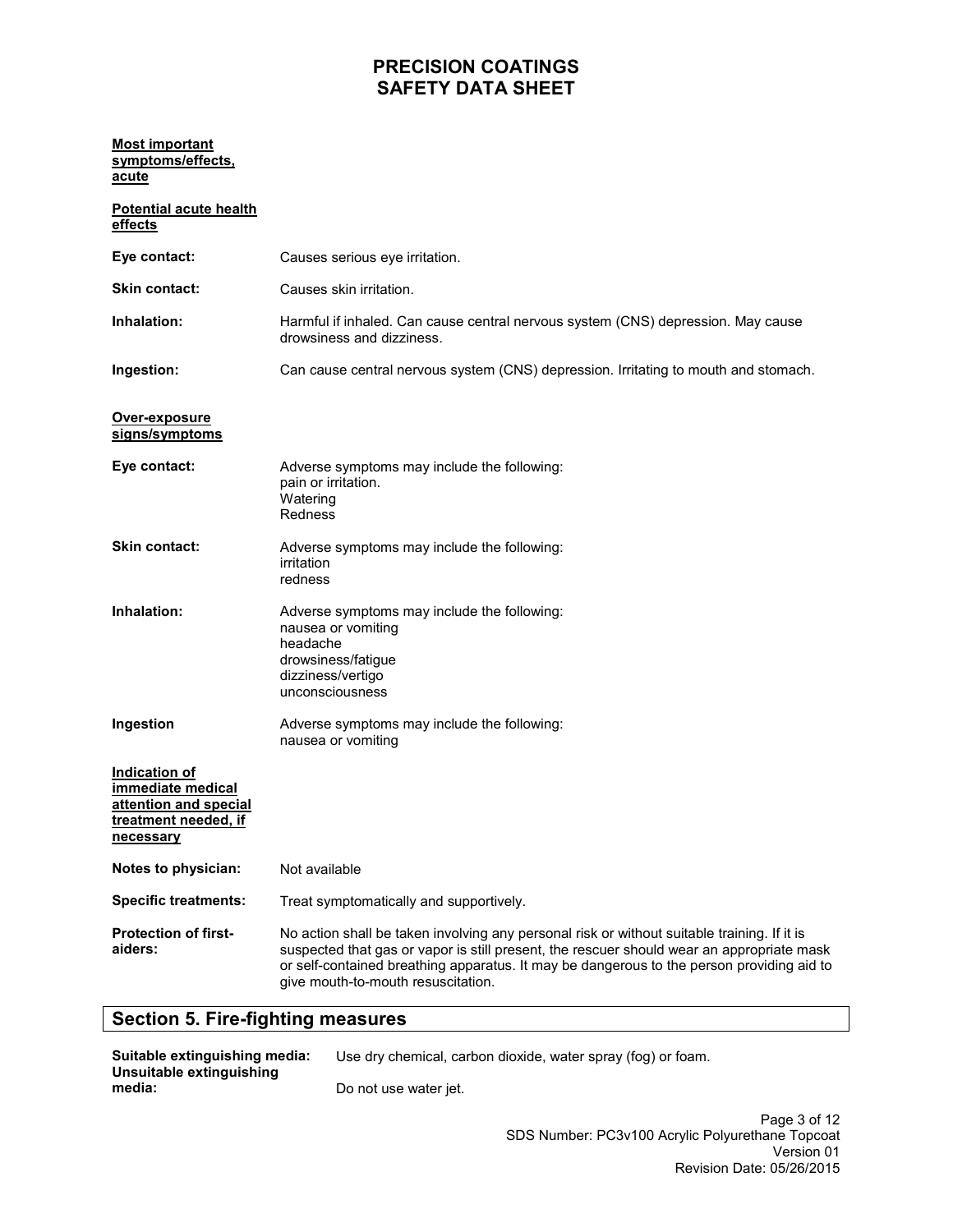| Special hazards arising from<br>the substance or mixture: | Flammable liquid and vapor. In a fire or if heated, a pressure increase will<br>occur and the container may burst, with the risk of a subsequent explosion.<br>The vapor/gas is heavier than air and will spread along the ground. Vapors<br>may accumulate in low or confined areas or travel a considerable distance to a<br>source of ignition and flash back. Runoff to sewer may create fire or explosion<br>hazard. |
|-----------------------------------------------------------|---------------------------------------------------------------------------------------------------------------------------------------------------------------------------------------------------------------------------------------------------------------------------------------------------------------------------------------------------------------------------------------------------------------------------|
| <b>Hazardous thermal</b>                                  | Decomposition products may include the following materials:                                                                                                                                                                                                                                                                                                                                                               |
| decomposition products:                                   | carbon dioxide, carbon monoxide, smoke, oxides of nitrogen.                                                                                                                                                                                                                                                                                                                                                               |
| Special protective actions for                            | Cool closed containers exposed to fire with water. Do not release runoff from                                                                                                                                                                                                                                                                                                                                             |
| fire-fighters:                                            | fire to drains or watercourses.                                                                                                                                                                                                                                                                                                                                                                                           |
| Special protective equipment<br>for fire-fighters:        | Fire-fighters should wear appropriate protective equipment and self contained<br>breathing apparatus with full face piece operated in the positive pressure<br>mode.                                                                                                                                                                                                                                                      |

### **Section 6. Accidental release measures**

| <b>Personal precautions,</b><br>protective equipment and<br>emergency procedures |                                                                                                                                                                                                                                                                                                                                                                                                                                                                                                                                                                                                                                                                                                                                                                       |
|----------------------------------------------------------------------------------|-----------------------------------------------------------------------------------------------------------------------------------------------------------------------------------------------------------------------------------------------------------------------------------------------------------------------------------------------------------------------------------------------------------------------------------------------------------------------------------------------------------------------------------------------------------------------------------------------------------------------------------------------------------------------------------------------------------------------------------------------------------------------|
| For non-emergency personnel:                                                     | Evacuate surrounding areas. Keep unnecessary and unprotected personnel<br>from entering. Do not touch or walk through spilled material. Shut off all<br>ignition sources. No flares, smoking or flames in hazard area. Avoid breathing<br>vapor or mist. Provide adequate ventilation. Wear appropriate respirator when<br>ventilation is inadequate. Put on appropriate personal protective equipment.                                                                                                                                                                                                                                                                                                                                                               |
| For emergency responders:                                                        | If specialized clothing is required to deal with the spillage, take note of any<br>information in Section 8 on suitable and unsuitable materials. See also the<br>information in "For non-emergency personnel".                                                                                                                                                                                                                                                                                                                                                                                                                                                                                                                                                       |
| <b>Environmental precautions:</b>                                                | Avoid dispersal of spilled material and runoff and contact with soil, waterways,<br>drains and sewers. Inform the relevant authorities if the product has caused<br>environmental pollution (sewers, waterways, soil or air).                                                                                                                                                                                                                                                                                                                                                                                                                                                                                                                                         |
| <b>Methods and material for</b><br>containment and cleaning up:                  | Eliminate sources of ignition. Absorb spill with inert material (e.g. dry sand or<br>earth), then place in a chemical waste container. Avoid runoff into storm<br>sewers and ditches which lead to waterways. Use only non-combustible<br>material for clean-up. Recover by pumping (use explosion proof or hand<br>pump). Use clean, non-sparking tools to collect absorbed materials. Eliminate<br>all ignition sources. Prevent additional discharge of material is able to do so<br>safely. Do not touch or walk through spilled material. Collect spilled materials<br>for disposal. Wear appropriate personal protective equipment (see Section 8<br>Exposure controls/personal protection). Evacuate unnecessary personnel. Do<br>not apply water to the leak. |

## **Section 7. Handling and storage**

Page 4 of 12 **Precautions for safe handling:** Do not handle until all safety precautions have been read and understood. Do not get in eyes or on skin or clothing. Persons with a history of skin sensitization should not be employed in any process in which this product is used. Do not swallow. Avoid breathing vapor or mist. Use only with adequate ventilation. Wear appropriate respirator when ventilation is inadequate. Do not enter storage areas and confined spaces unless adequately ventilated. Keep in the original container or an approved alternative made from a compatible

SDS Number: PC3v100 Acrylic Polyurethane Topcoat Version 01 Revision Date: 05/26/2015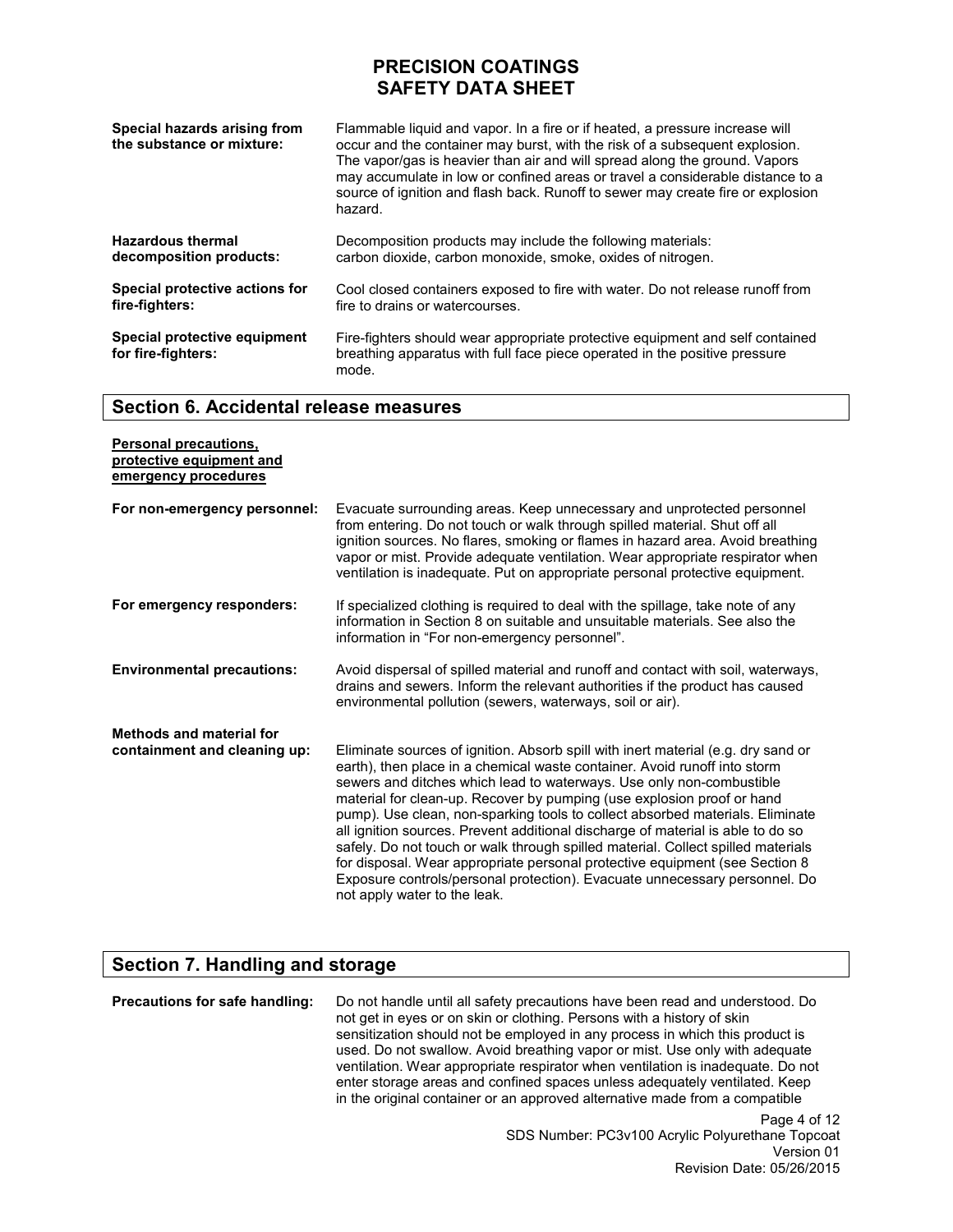material, kept tightly closed when not in use. Store and use away from heat, sparks, open flame or any other ignition source. Use explosion proof electrical equipment. Empty containers retain product residue and can be hazardous. Do not reuse container. Ground and bond containers when transferring material. Eating, drinking and smoking should be prohibited in areas where this material is handled, stored and processed. Workers should wash hands and face before eating, drinking and smoking. Remove contaminated clothing and protective equipment before entering eating areas. See also Section 8 for additional information on hygiene measures.

#### **Conditions for safe storage, including any incompatibilities:**

Store in accordance with local regulations. Store in original container protected from direct sunlight in a dry, cool and well-ventilated area, away from incompatible materials (see Section 10) and food and drink. Store locked up. Eliminate all ignition sources. Separate from oxidizing materials. Keep container tightly closed and sealed until ready for use. Containers that have been opened must be carefully resealed and kept upright to prevent leakage. Do not store in unlabeled containers. Use appropriate containment to avoid environmental contamination.

## **Section 8. Exposure controls / personal protection**

#### **Control parameters Occupational exposure limits**

**U.S. ACGIH Threshold Limit Values** 

| <b>Components</b>                                                  | <b>Type</b> | Value                                                                           | Form                                                                                                                                                                                             |  |
|--------------------------------------------------------------------|-------------|---------------------------------------------------------------------------------|--------------------------------------------------------------------------------------------------------------------------------------------------------------------------------------------------|--|
| Aluminum hydroxide                                                 | <b>TWA</b>  | 1 $mg/m3$                                                                       | Respirable fraction                                                                                                                                                                              |  |
| Titanium dioxide                                                   | <b>TWA</b>  | $10 \text{ mg/m}$                                                               |                                                                                                                                                                                                  |  |
| Aluminum powder                                                    | <b>TWA</b>  | 1 mg/m $3$                                                                      | Respirable fraction                                                                                                                                                                              |  |
| U.S. OSHA Table Z-1 Limits for Air Contaminants (29 CFR 1910.1000) |             |                                                                                 |                                                                                                                                                                                                  |  |
| <b>Components</b>                                                  | <b>Type</b> | <b>Value</b>                                                                    | Form                                                                                                                                                                                             |  |
| Titanium dioxide                                                   | <b>PEL</b>  | 15mg/m3                                                                         | <b>Total dust</b>                                                                                                                                                                                |  |
| Aluminum powder                                                    | <b>PEL</b>  | $5 \text{ mg/m}$                                                                | Respirable dust                                                                                                                                                                                  |  |
| U.S. OSHA Table Z-3 (29 CFR 1910.1000)                             |             |                                                                                 |                                                                                                                                                                                                  |  |
| <b>Components</b>                                                  | <b>Type</b> | <b>Value</b>                                                                    | Form                                                                                                                                                                                             |  |
| Silicon dioxide                                                    | <b>TWA</b>  | $0.8$ mg/m $3$<br>20mppcf                                                       |                                                                                                                                                                                                  |  |
| Appropriate engineering                                            |             |                                                                                 |                                                                                                                                                                                                  |  |
| controls:                                                          |             |                                                                                 | Use only with adequate ventilation. Use process enclosures, local exhaust ventilation or other                                                                                                   |  |
|                                                                    |             | engineering controls to keep worker exposure to airborne contaminants below any |                                                                                                                                                                                                  |  |
|                                                                    |             |                                                                                 | recommended or statutory limits. The engineering controls also need to keep gas, vapor or dust                                                                                                   |  |
|                                                                    |             |                                                                                 | concentrations below any lower explosive limits. Use explosion-proof ventilation equipment.                                                                                                      |  |
| <b>Indvidual protection measures</b>                               |             |                                                                                 |                                                                                                                                                                                                  |  |
| Hygene measures:                                                   |             |                                                                                 | Wash hands, forearms and face thoroughly after handling chemical products, before eating,                                                                                                        |  |
|                                                                    |             |                                                                                 | smoking and using the lavatory and at the end of the working period. Appropriate techniques                                                                                                      |  |
|                                                                    |             |                                                                                 | should be used to remove potentially contaminated clothing. Wash contaminated clothing before<br>reusing. Ensure that eyewash stations and safety showers are close to the workstation location. |  |
|                                                                    |             |                                                                                 |                                                                                                                                                                                                  |  |
| <b>Eye/face protection:</b>                                        | settings.   |                                                                                 | Safety glasses equipped with side shields are recommended as minimum protection in industrial                                                                                                    |  |
| <b>Skin protection</b>                                             |             |                                                                                 |                                                                                                                                                                                                  |  |
| Hand protection:                                                   |             |                                                                                 | Chemical-resistant gloves complying with an approved standard should be worn at all times                                                                                                        |  |
|                                                                    |             |                                                                                 | Page 5 of 12                                                                                                                                                                                     |  |
|                                                                    |             |                                                                                 | SDS Number: PC3v100 Acrylic Polyurethane Topcoat                                                                                                                                                 |  |
|                                                                    |             |                                                                                 | Version 01                                                                                                                                                                                       |  |

Revision Date: 05/26/2015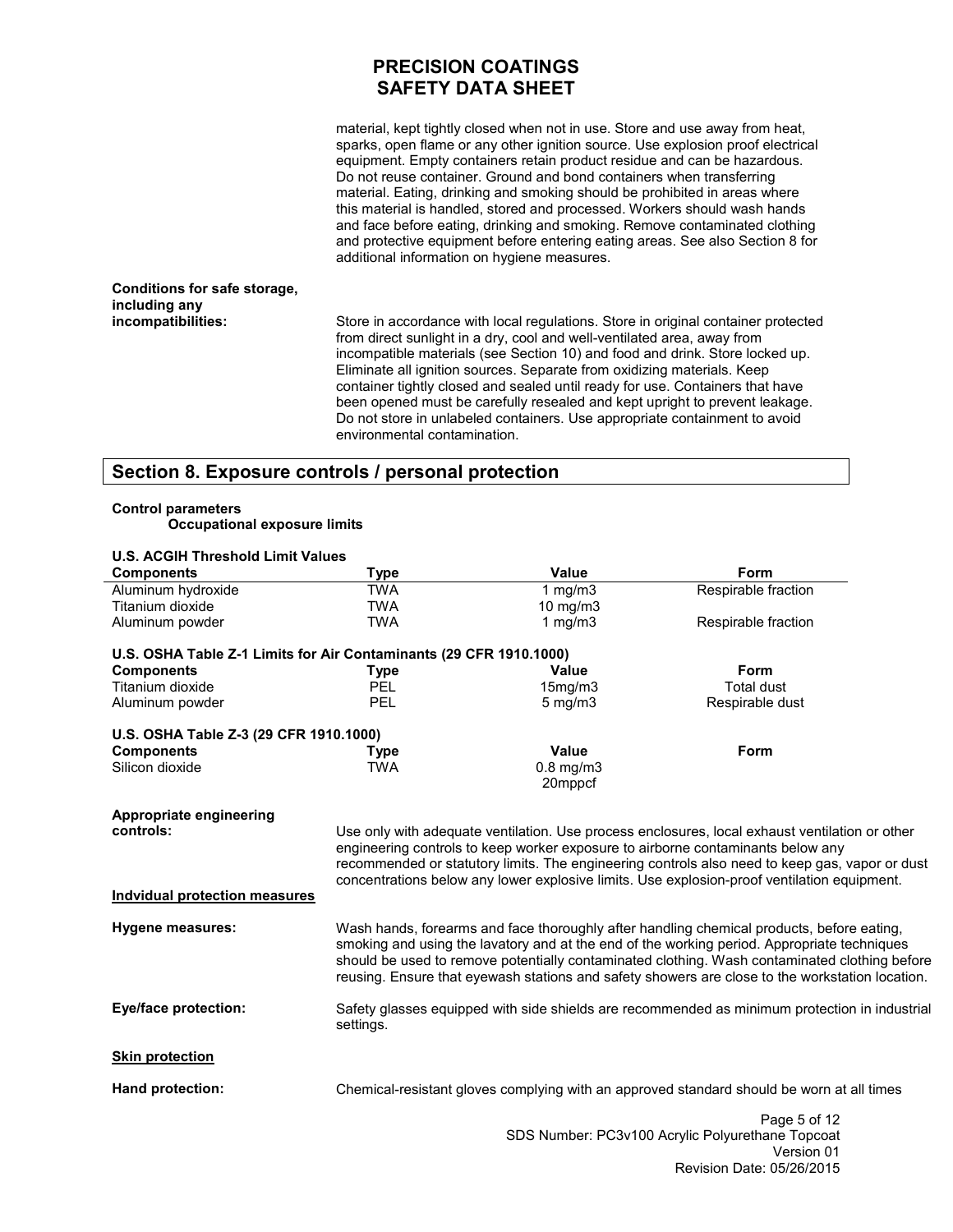| when handling chemical products if a risk assessment indicates this is necessary. Considering<br>the parameters specified by the glove manufacturer, check during use that the gloves are still<br>retaining their protective properties. It should be noted that the time to breakthrough for any<br>glove material may be different for different glove manufacturers. |
|--------------------------------------------------------------------------------------------------------------------------------------------------------------------------------------------------------------------------------------------------------------------------------------------------------------------------------------------------------------------------|
| Personal protective equipment for the body should be selected based on the task being<br>performed and the risks involved and should be approved by a specialist before handling this<br>product.                                                                                                                                                                        |
| Appropriate footwear and any additional skin protection measures should be selected based on<br>the task being performed and the risks involved and should be approved by a specialist before<br>handling this product.                                                                                                                                                  |
| Use a properly fitted, air-purifying or supplied-air respirator complying with an approved standard<br>if a risk assessment indicated this is necessary. Respirator selection must be based on known or<br>anticipated exposure levels, the hazards of the product and the safe working limits of the<br>selected respirator.                                            |
|                                                                                                                                                                                                                                                                                                                                                                          |

# **Section 9. Physical & Chemical Properties**

| <b>Appearance</b>                                       |                                                  |  |
|---------------------------------------------------------|--------------------------------------------------|--|
| <b>Physical state:</b><br>Form:<br>Color:               | Liquid<br>Liquid<br>Colorless                    |  |
| Odor:                                                   | Pungent                                          |  |
| <b>Odor threshold:</b>                                  | Not available                                    |  |
| pH:                                                     | Not available                                    |  |
| Melting point/freezing point:                           | Not available                                    |  |
| Initial boiling point and boiling<br>range:             | 139.3°C (282.7°F)                                |  |
| Flash point:                                            | 42.8°C (109°F) (Tag closed cup)                  |  |
| <b>Evaporation rate:</b>                                | Not available                                    |  |
| <b>Upper/lower flammability or</b><br>explosive limits: | Not available                                    |  |
| Vapor pressure:                                         | Not available                                    |  |
| Vapor density:                                          | 1 Air = $1$<br>$\blacktriangleright$             |  |
| <b>Relative density:</b>                                | 1.2369-1.1453                                    |  |
| Solubility(ies):                                        | Insoluble in the following materials: cold water |  |
| <b>Partition coefficient: n-</b><br>octanol/water:      | Not available                                    |  |
| Auto-ignition temperature:                              | Not available                                    |  |
| <b>Decomposition temperature:</b>                       | Not available                                    |  |
| <b>Viscosity:</b>                                       | Not available                                    |  |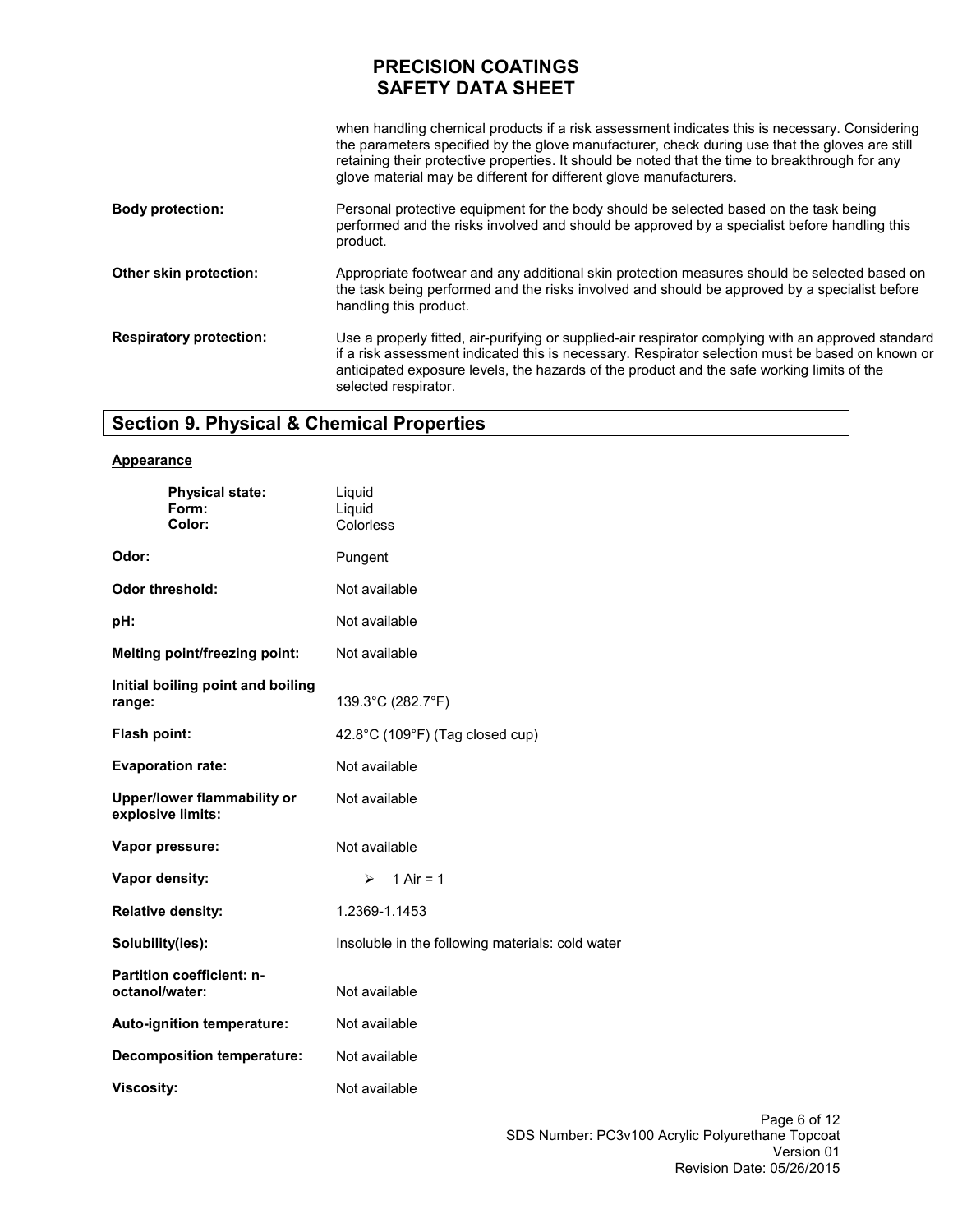**VOC (mixed less water & exempt compounds):**  Less than 25 grams/liter

**Other information:**  No additional information

# **Section 10. Chemical stability & reactivity information**

| <b>Reactivity:</b>                            | None known.                                                                                                                                                                                                                             |
|-----------------------------------------------|-----------------------------------------------------------------------------------------------------------------------------------------------------------------------------------------------------------------------------------------|
| <b>Chemical stability:</b>                    | Stable.                                                                                                                                                                                                                                 |
| <b>Possibility of</b><br>hazardous reactions: | None known.                                                                                                                                                                                                                             |
| <b>Conditions to avoid:</b>                   | All possible sources of ignition (heat, sparks, flame). Do not pressurize, cut, weld, braze,<br>solder, drill, grind or expose containers to heat or sources of ignition. Do not allow vapor<br>to accumulate in low or confined areas. |
| Incompatible<br>materials:                    | Strong oxidizing agents. Strong acids. Strong alkalis.                                                                                                                                                                                  |
| <b>Hazardous</b><br>decomposition             |                                                                                                                                                                                                                                         |
| products:                                     | Under normal conditions of storage and use, hazardous decomposition products should<br>not be produced.                                                                                                                                 |

## **Section 11. Toxicological information**

| <b>Section 11. Toxicological informations</b> |               |
|-----------------------------------------------|---------------|
| Information on toxicological<br>effects       |               |
| <b>Acute toxicity</b>                         |               |
| <b>Conclusion/summary:</b>                    | Not available |
|                                               |               |
| Oral:                                         | Not available |
| Dermal:                                       | Not available |
| Inhalation:                                   | Not available |
| <b>Irritation/Corrosion</b>                   |               |
| Skin:                                         | Not available |
| Eyes:                                         | Not available |
| <b>Respiratory:</b>                           | Not available |
| <b>Sensitization</b>                          |               |
| Skin:                                         | Not available |
| <b>Respiratory:</b>                           | Not available |
| <b>Mutagenicity</b>                           |               |
| <b>Conclusion/Summary:</b>                    | Not available |
|                                               |               |
|                                               |               |
|                                               |               |

Page 7 of 12 SDS Number: PC3v100 Acrylic Polyurethane Topcoat Version 01 Revision Date: 05/26/2015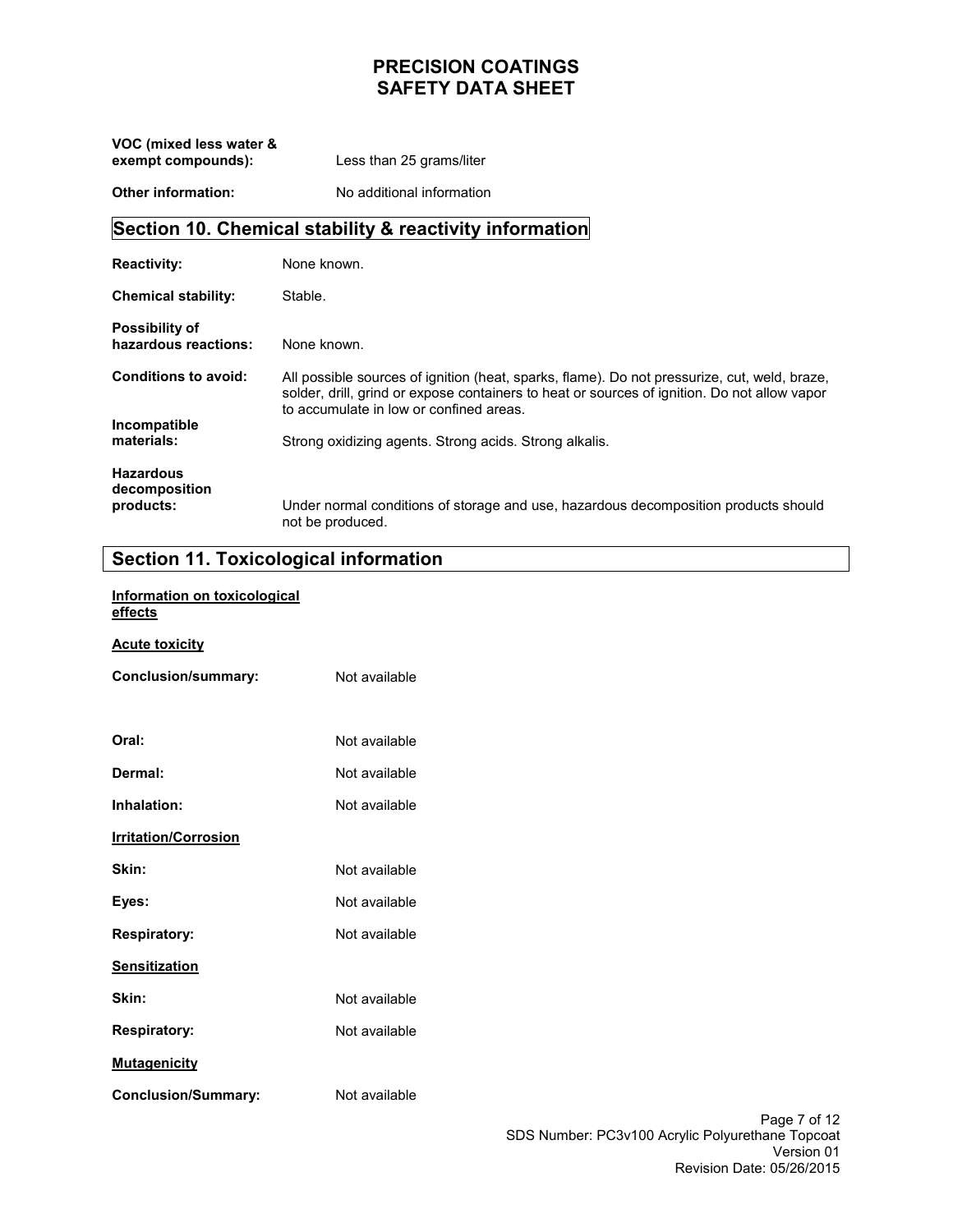### **Carcinogenicity**

**Conclusion/Summary:** Product contains less than 0.2% styrene CAS 100-42-5. Carcinogenic categories for styrene: IRAC: 2B NTP: R OSHA: None

> Titanium dioxide: In lifetime inhalation studies rats were exposed for 2 years to respectively 10, 50 and 250 mg/m3 of respirable TiO2. Slight lung fibrosis was observed at 50 and 250 mg/m3 levels. Microscopic lung tumors were also observed in 13 percent of the rats exposed to 250 mg/m3, an exposure level that caused lung overloading and impairment of rat lungs clearance mechanisms. In further studies, these tumors were found to occur only under particle overload conditions in a uniquely sensitive species, the rat, and have little or no relevance for humans. The pulmonary inflammatory response to TiO2 particles exposure was also found to be much more severe in rats than in other rodent species. In February 2006, IARC has re-evaluated Titanium dioxide as pertaining to Group 2B: "possibly carcinogenic to humans", based upon inadequate evidence in humans and sufficient evidence in experimental animals for the carcinogenicity of titanium dioxide. IARC evaluation guidelines consider the generation of tumors, in 2 different studies within the same animal species, to be adequate criteria for an assessment of sufficient evidence.

The conclusions of several epidemiology studies on more than 20000 TiO2 industry workers in Europe and the USA did not suggest a carcinogenic effect of TiO2 dust on the human lung. Mortality from other chronic diseases, including other respiratory diseases, was also not associated with exposure to TiO2 dust. Based upon all available study results, DuPont scientists conclude that titanium dioxide will not cause lung cancer or chronic respiratory diseases in humans at concentrations experienced in the workplace.

Carbon black:

ANIMAL TOXICITY:

Rat, oral, duration 2 years Effect: no tumors.

Mouse, oral, duration 2 years Effect: no tumors.

Rat, inhalation, duration 2 years Target organ: lungs. Effect: inflammation, fibrosis, tumors.

Note: Tumors in the rat lung are considered to be related th the "lung overload" rather than to a specific chemical effect of carbon black itself in the lung. These effects in rats have been reported in many studies on other poorly soluble inorganic particles and appear to be rat specific (ILSI, 2000). Tumors have not been observed in other species (i.e., mouse and hamster) for carbon black or other poorly soluble particles under similar circumstances and study conditions.

MORTALITY STUDIES (HUMAN DATA):

A study on carbon black production workers in the UK (Sorahan, 2001) found an increased risk of lung cancer in two of the five plants studied; however, the increase was not related to the dose of carbon black. Thus, the authors did not consider the increased risk in lung cancer to be due to carbon black exposure. A German study of carbon black

> Page 8 of 12 SDS Number: PC3v100 Acrylic Polyurethane Topcoat Version 01 Revision Date: 05/26/2015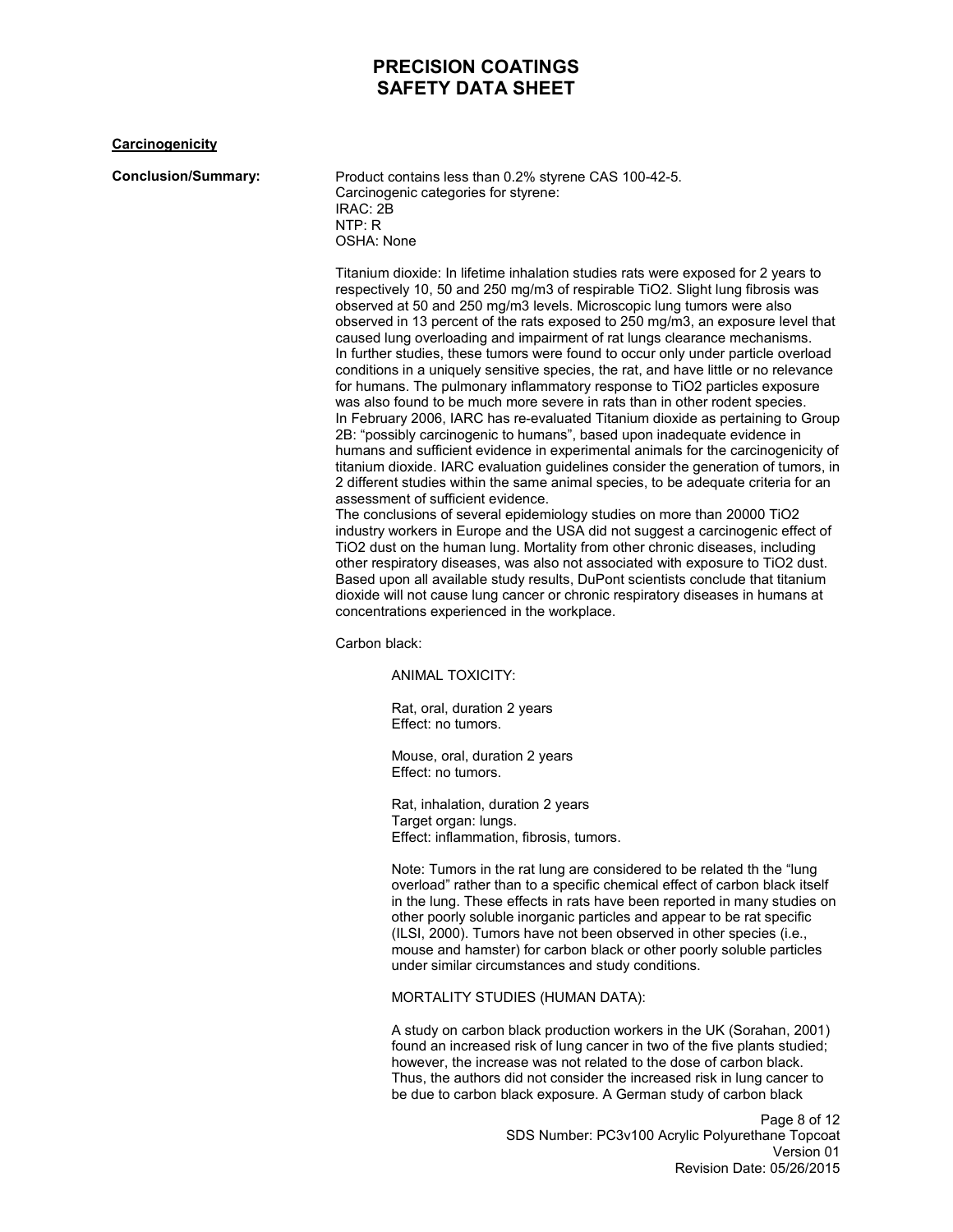workers at one plant (Morfeld, 2006; Buechte, 2006) found a similar increase in lung cancer risk but, like the Sorahan, 2001 (UK study), found no association with carbon black exposure. A large US study of 18 plants showed a reduction in lung cancer risk in carbon black production workers (Dell, 2006). Based upon these studies, the February 2006 Working Group at the International Agency for Research on Cancer (IARC) concluded that the human evidence for carcinogenicity was inadequate (IARC, 2010).

Since the IARC evaluation of carbon black, Sorahan and Harrington (2007) have re-analyzed the UK study data using an alternative exposure hypothesis and found a positive association with carbon black exposure in two of the five plants. The same exposure hypothesis was applied by Morfeld and McCunney (2009) to the German cohort; in contrast, they found no association between carbon black exposure and lung cancer risk and, thus, no support for the alternative exposure hypothesis used by Sorahan and Harrington.

Over, as a result of these detailed investigations, no causative link between carbon black exposure and cancer risk in humans has been demonstrated.

#### IARC CANCER CLASSIFICATION:

In 2006 IARC re-affirmed its 1995 finding that there is "inadequate evidence" from human health studies to assess whether carbon black causes cancer in humans. IARC concluded that there is "sufficient evidence" in experimental animal studies for the carcinogenicity of carbon black. IARC's overall evaluation si that carbon black is "possibly carcinogenic to humans (Group 2B)". This conclusion was based on IARC's guidelines, which generally require such a classification if one species exhibits carcinogenicity in two or more animal studies (IARC, 2010).

Solvent extracts of carbon black were used in one study of rats in which skin tumors were found after dermal application and several studies of mice in which sarcomas were found following subcutaneous injection. IARC concluded that there was "sufficient evidence" that carbon black extracts can cause cancer in animals (Group 2B).

ACGIH CANCER CLASSIFICATION:

Confirmed Animal Carcinogen with Unknown Relevance to Humans (Category A3 Carcinogen).

| <b>Conclusion/Summary:</b>                                          | Not available                                          |
|---------------------------------------------------------------------|--------------------------------------------------------|
| <b>Specific target organ toxicity</b><br>(single exposure <u>):</u> | Not available                                          |
| Specific target organ toxicity<br>(repeated exposure):              | Not available                                          |
| <b>Aspiration hazard:</b>                                           | Not available                                          |
| Information on likely routes of<br>exposure:                        | Routes of entry anticipated: Oral, Dermal, Inhalation. |
|                                                                     |                                                        |

**Potential acute health effects:**

**Reproductive toxicity**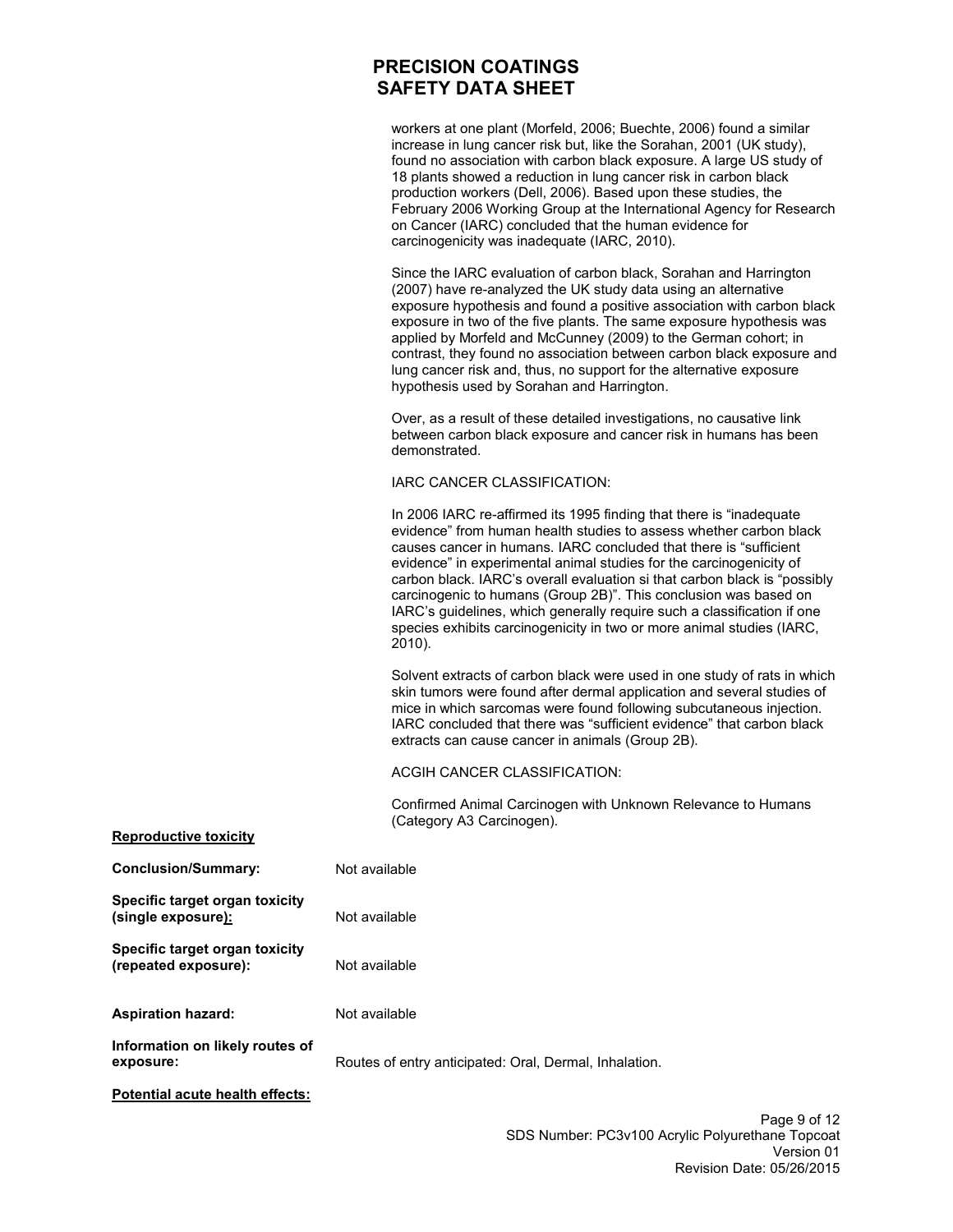| Eye contact:         | Causes serious eve irritation.                                                                                |
|----------------------|---------------------------------------------------------------------------------------------------------------|
| Inhalation:          | Harmful if inhaled. Can cause central nervous system (CNS) depression. May<br>cause drowsiness and dizziness. |
| <b>Skin contact:</b> | Causes skin irritation.                                                                                       |
| Ingestion:           | Can cause central nervous system (CNS) depression. Irritating to mouth, throat<br>and stomach.                |

| Symptoms related to the<br>physical, chemical and<br>toxicological characteristics |                                                                                                                                                        |
|------------------------------------------------------------------------------------|--------------------------------------------------------------------------------------------------------------------------------------------------------|
| Eye contact:                                                                       | Adverse symptoms may include pain or irritation, watering, redness.                                                                                    |
| Inhalation:                                                                        | Adverse symptoms may include nausea or vomiting, headache,<br>drowsiness/fatique, dizziness/vertigo, unconsciousness.                                  |
| Skin contact:                                                                      | Adverse symptoms may include irritation, redness.                                                                                                      |
| Ingestion:                                                                         | Adverse symptoms may include nausea or vomiting.                                                                                                       |
| <b>Potential chronic health</b><br>effects:                                        | Overexposure may cause nervous system damage. Overexposure may cause<br>kidney damage. May cause liver disorder (e.g., edema, proteinuria) and damage. |

# **Section 12. Ecological information**

| <b>Toxicity</b><br><b>Acute toxicity</b> | Fish                                                   |                                               |               |
|------------------------------------------|--------------------------------------------------------|-----------------------------------------------|---------------|
|                                          | Product:                                               | Not available                                 |               |
|                                          | <b>Specified substances:</b><br>Aluminum powder        | LC-50 (96 h): less than or equal to 0.16 mg/l |               |
|                                          | <b>Aquatic invertebrates</b><br>Product:               | Not available                                 |               |
|                                          | <b>Chronic toxicity</b><br>Fish<br>Product:            | Not available                                 |               |
|                                          | <b>Aquatic invertebrates</b><br>Product:               | Not available                                 |               |
|                                          | <b>Toxicity to aquatic plants</b><br>Product:          | Not available                                 |               |
|                                          | <b>Specified substances:</b>                           | Not available                                 |               |
|                                          | Persistence and degradability<br><b>Biodegradation</b> |                                               |               |
|                                          | Product:                                               | Not available                                 |               |
|                                          | <b>Specified substances:</b>                           | Not available                                 |               |
|                                          |                                                        |                                               | Page 10 of 12 |

Page 10 of 12 SDS Number: PC3v100 Acrylic Polyurethane Topcoat Version 01 Revision Date: 05/26/2015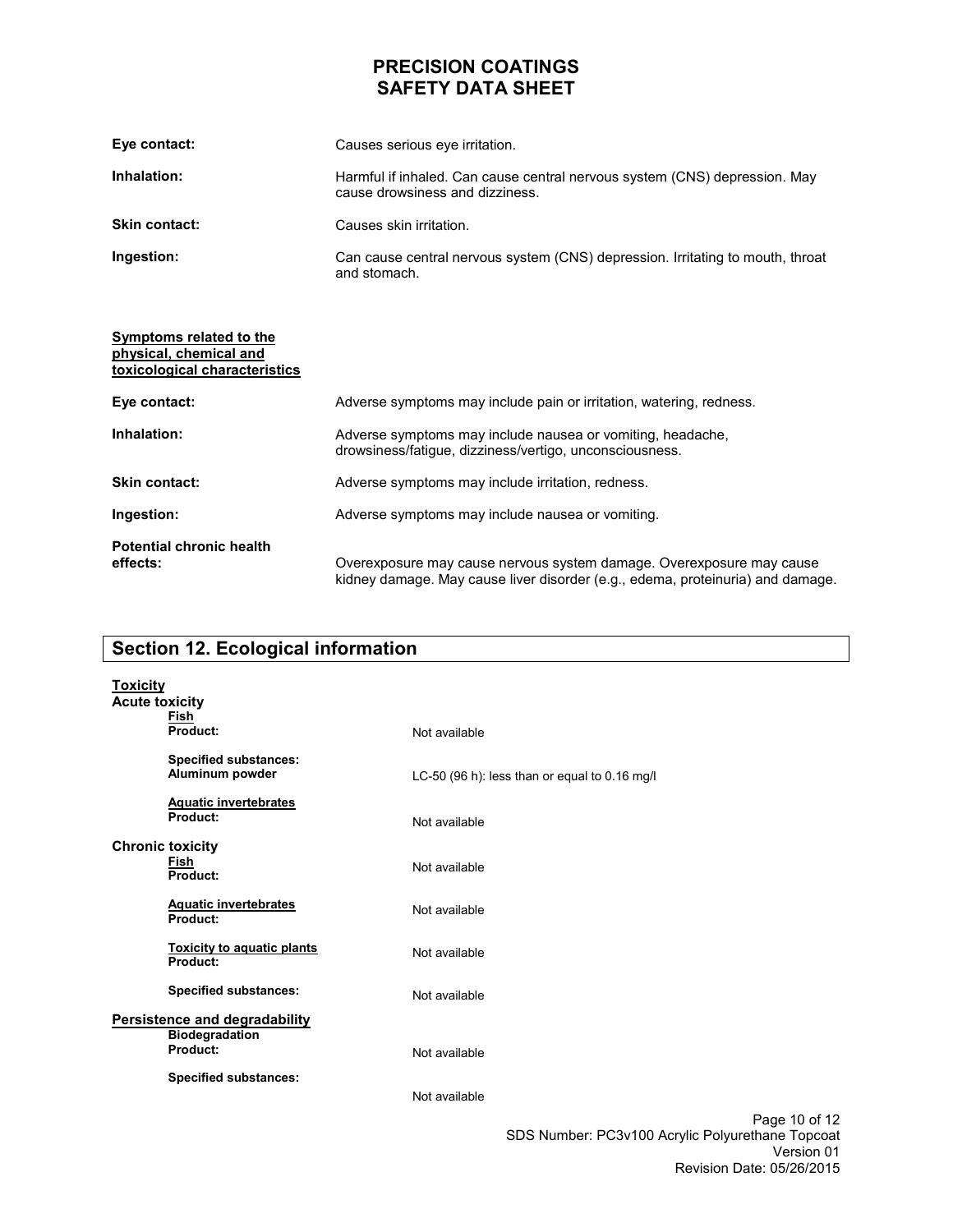| Not available |
|---------------|
| Not available |
|               |
| Not available |
| Not available |
| Not available |
| Not available |
| Not available |
| Not available |
| Not available |
|               |

## **Section 13. Disposal considerations**

**Disposal methods:** Dispose of waste in accordance with all local, state and federal regulations.

## **Section 14. Transport information**

### **DOT**

**IATA** 

| <b>Basic shipping requirements:</b><br>UN number<br>Proper shipping name<br><b>Hazard class</b><br>Labels required<br><b>Additional information:</b> | UN1263<br>Paint<br>Flammable Liquid<br>3 |
|------------------------------------------------------------------------------------------------------------------------------------------------------|------------------------------------------|
| <b>Packaging exceptions</b><br>Packaging non bulk<br>Packaging bulk                                                                                  | 150<br>173<br>242                        |
| <b>Basic shipping requirements:</b><br><b>UN Number</b><br>Proper shipping name<br><b>Hazard class</b><br>Packing group                              | 1263<br>Paint<br>3                       |

# **Section 15. Regulatory information**

### **US federal regulations**

### **OSHA:**

**SARA Title III Section 313 – Toxic Chemical: Listed Substance:** 

**SARA Title III Section 302 Extremely hazardous substances:** 

**SARA Title III Section 311/312 Hazard categories:** 

**Inventory Status** 

This product is hazardous according to OSHA 29 CFR 1910.1200

Styrene CAS 100-42-5

None

Immediate (acute) health hazard Delayed (chronic) health hazard Fire hazard

> Page 11 of 12 SDS Number: PC3v100 Acrylic Polyurethane Topcoat Version 01 Revision Date: 05/26/2015